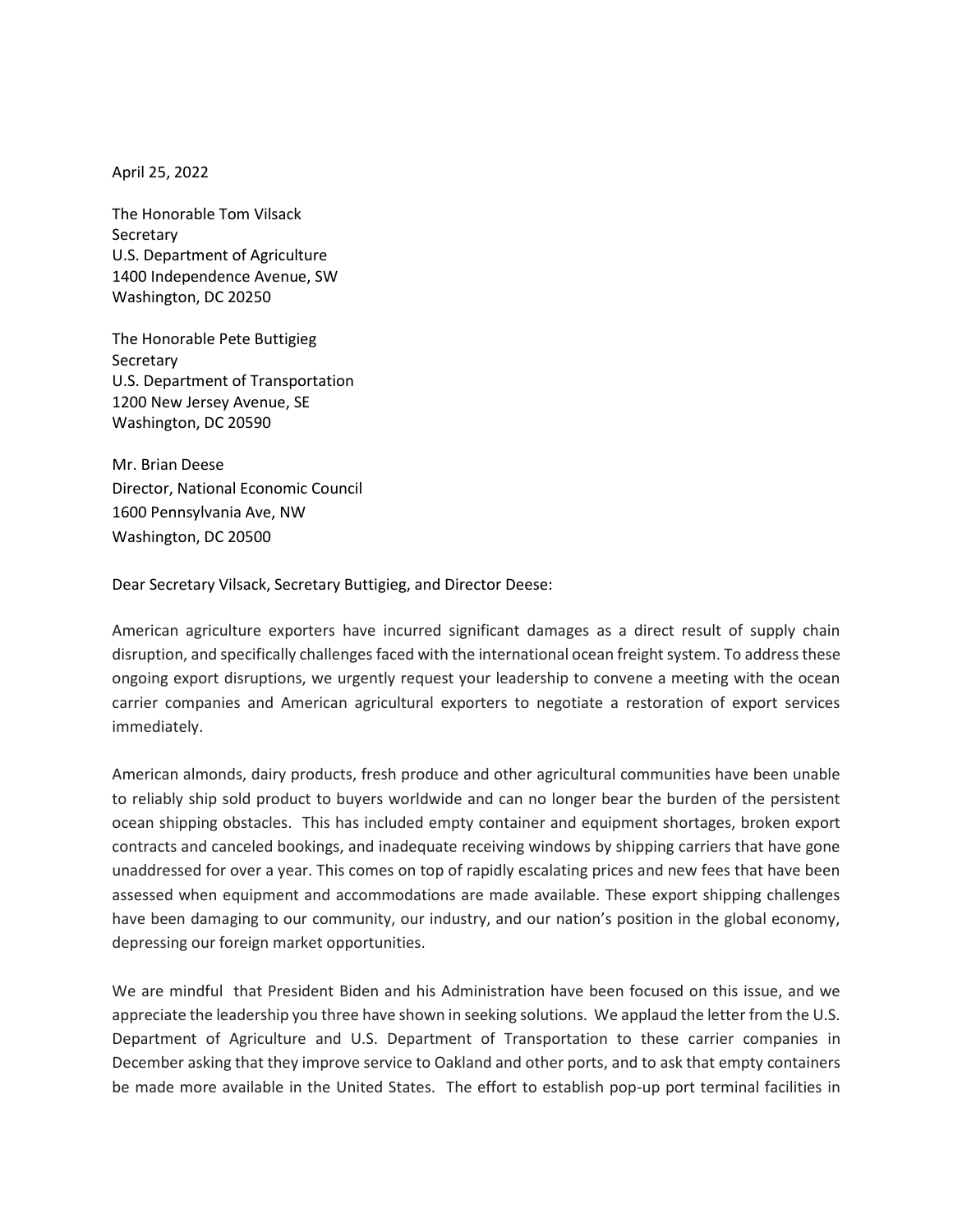Oakland, Seattle, Savannah and elsewhere has also been constructive. However, despite these efforts, the problems our members face getting our goods to export markets have persisted and need further attention.

Below are some examples of the ongoing ocean shipping challenges and consequences American agriculture producers are facing:

# **Container Shortage**

- Three out of four containers at U.S. ports are returning to Asia empty.
- In January and February of 2022, the Port of Oakland exported 35,775 and 32,135 empty containers, compared to just 17,282 and 19,981 in 2020.
- According to a recent University of California at Davis study, **California agriculture lost \$2.1 Billion in exports in a five-month period in 2021.**

## **Almonds**

- At the end of the 2021 crop year (July 2021), the carry out was 608.1 Million pounds. As of February 2022, U.S. Almond inventory was 2 Billion pounds. **That is approximately 229% of last year's carry out.**
- To meet that same carry out by the end of the 2022 crop year, **we need to move 1.392 billion pounds of almonds across both domestic and export markets between now and July 31st. This will require approximately 31,000-34,000 containers.**
- At this point last year 1.25 billion pounds had been exported from August 1st to February 1st. This year, only 993 million pounds have been exported. **A difference of 258 million pounds.** This is directly related to export shipments not getting loaded onto vessels.
- At the end of the 2021 crop year (July 2021), the carry out was 608.1 Million pounds. At our current reduced export rate, **the carry out will be nearing 900 Million pounds or 48% higher than the previous year.** Nearly the exact amount lost because of export shipment delays/problems.
- From September 2021 to February 2022, **almonds have lost over \$1.00 per pound** due to price degradation directly related to the inventory build up from the inability to ship exports. Multiplied by the 2 billion pounds of current inventory, **almonds alone have lost \$2 Billion** in addition to the UC Davis reported \$2.1 Billion in total ag exports lost. This revenue is gone; the ramifications are limited to cash flow to our farmers, reduced income to employees and reduced business to related industries, and tax revenue lost to communities.

### **Fresh Produce & Stone Fruit**

- Extremely perishable exports like vegetables have a very short window in which it can successfully be delivered. As such, many commodities are 'harvested to order' and cannot be stored or held for a later departure. Without the certainty of ship routes out of Oakland or reasonable receiving windows, the crop is either dumped onto the domestic market (where it drives down prices), or it goes unharvested entirely (forcing the farmer to eat the loss).
- **For one notable stone fruit exporter, 95% of their supply goes through Oakland.** The combination of eliminated ship calls and long delays on the remaining ones has forced them to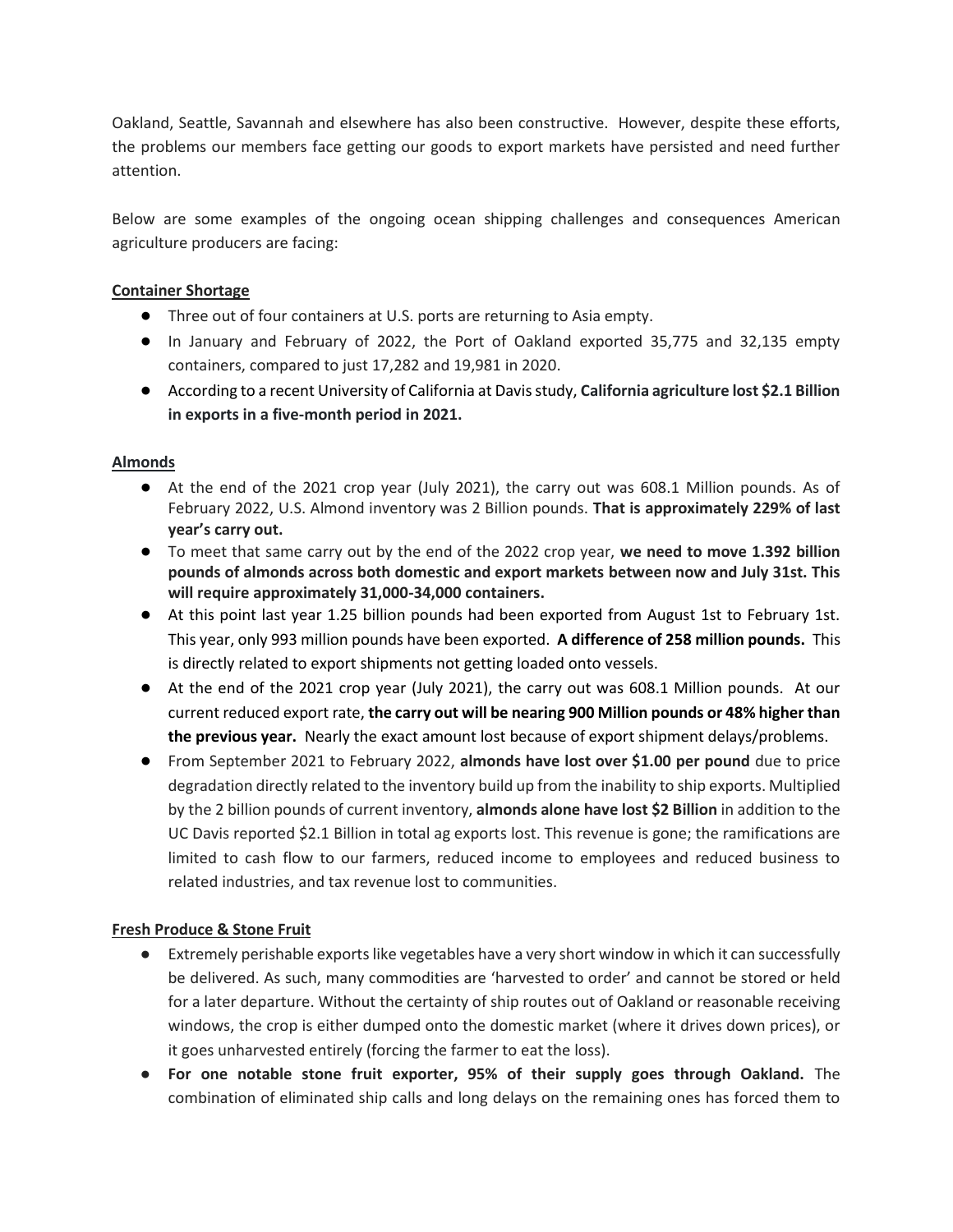pursue air freight – an extremely expensive option that will lead to a higher cost for the product. They are also looking to cut back on exports entirely, risking losing ground in established foreign markets.

● A common sentiment has been shared by key vegetable, citrus, and stone fruit exporters: **Their operations and staff are working twice as much to move half as much product.** Navigating the constant stream of cancellations, delays, receiving window changes, lack of equipment, and price fluctuations is driving up operational and logistic costs without the guarantee of the product making it to market on time and in proper condition.

### **Dairy**

- In 2021, supply chain challenges are estimated to have **cost dairy exporters \$1.5 billion** due to higher direct costs, lost export sales and reduced value.
- Dairy exporters have reported losing long-term customers to other foreign producers due to an inability to reliably deliver product. A dairy export competitor noted that they are "getting additional milk powder business from China because **shipping from New Zealand is more reliable than from the United States**."
- Some dairy exporters have had to **resort to extraordinary measures like airfreight** to assure they can get their products to foreign customers.
- One dairy exporter reported that **over 99% of its 2021 ocean shipments had been canceled** and re-booked for a later date at least once, if not twice, and in some cases up to 10 times or more.

### **Walnuts**

- Walnuts are a semi-perishable commodity that has specific U.S. shipping windows for inshell (Sept. – Apr.) vs. shelled product (year-round).
- Historically, exports of California walnuts during the first 7 months of a season (Sept. 1 to Mar. 31), should average 52% of the total crop. This year, export shipments are only 43% - **a difference of 117 million pounds!** – Which is directly related to supply chain issues preventing agricultural exports.
- **With continued challenges exporting walnuts,** China (the #1 walnut producer) and Chile (the #3 walnut producer) have filled the gap eroding US market share as well as **damaging the USA's reputation as being a reliable supplier.**
- In order for the California walnut industry to achieve its average annual carry out percentage of 10%, **it needs to move the remaining 398 million pounds of walnuts, both domestically and internationally between now and August 31** (the end of the 2022 crop year). **This will require approximately 18,000 containers** to move this volume.
- Since September 2021, **walnuts have lost an average of \$0.50 per pound for inshell and \$1.50 per pound for shelled** due to price erosion directly related to inventory build-up from the inability to ship exports. **Projected losses to the walnut industry, to date, are between \$600- 700 million by shipping issues alone** not including increased costs for freight, demurrage and other port charges, lost contracts, and lost market share to competing producers. **This is on top**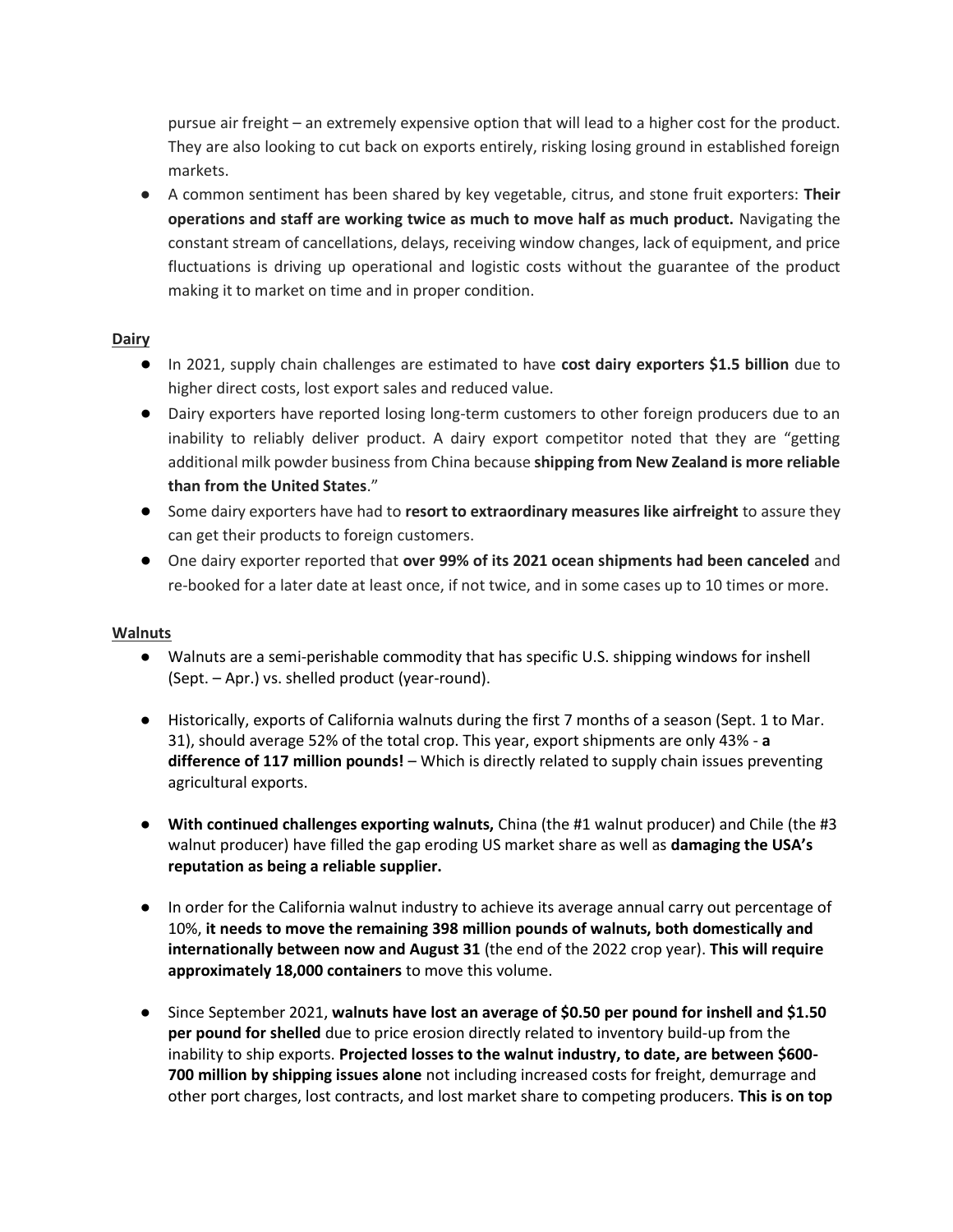**of the \$1.7 Billion in losses over the past four years** due to tariffs/trade wars and other COVIDinduced losses.

● For the past 5 years, carry out has averaged 139 million pounds per year. With continued lack of availability of containers and bookings, combined with pressure from southern hemisphere shipments starting in April, **carry-out for the current crop season is anticipated to more than double that average to a projected volume of 280 million pounds!** - 20% of the total crop.

Your time, attention, and leadership to this very real crisis has produced results and momentum through on-the-ground developments at the Port of Oakland, and the poignant letter to carriers in December of 2021.

As Secretary Vilsack and Secretary Buttigieg stated, "It is also critical that we restore reciprocal treatment of imports and exports that is inherent in trade. Shippers of U.S. grown agricultural commodities and goods have seen reduced service, ever changing return dates, and unfair fees as containers have shortcircuited the usual pathways and been rushed to be exported empty. This imbalance is not sustainable and contributes to the logjam of empty containers clogging ports. The poor service and refusal to serve customers when the empty containers are clearly available is unacceptable." Unfortunately, these supply chain disruptions have continued, and the negative effects on our growers, businesses, and communities increases daily. Indeed, recently one more carrier line announced its intention to discontinue service to Oakland ports, further reducing agriculture export options.

We need your continued leadership and ask that the administration act as the lead negotiator, convening a meeting with carriers to negotiate the following:

- 1. Make available the necessary number of containers and required equipment, and
- 2. Commit to adequate receiving windows (2-4 days)

These two objectives are our bottom line. We must move products. Our goal is to restore services and functionality to our supply chain, for all parties involved - farmers, truck and rail transportation, and carriers.

If we do not restore export services at the pace required, cash flow will be nearly eliminated, in what is quickly becoming the most expensive in farming. We will lose farmers, farms, acreage, and market share as a result. We cannot emphasize this enough; the viability of our industry, the rural and disadvantaged communities that depend on it, and the global competitiveness of our nation, are at stake.

We are active and willing partners in driving toward this solution. Please let us know how we can support your leadership in these next steps. Thank you for your attention in this matter.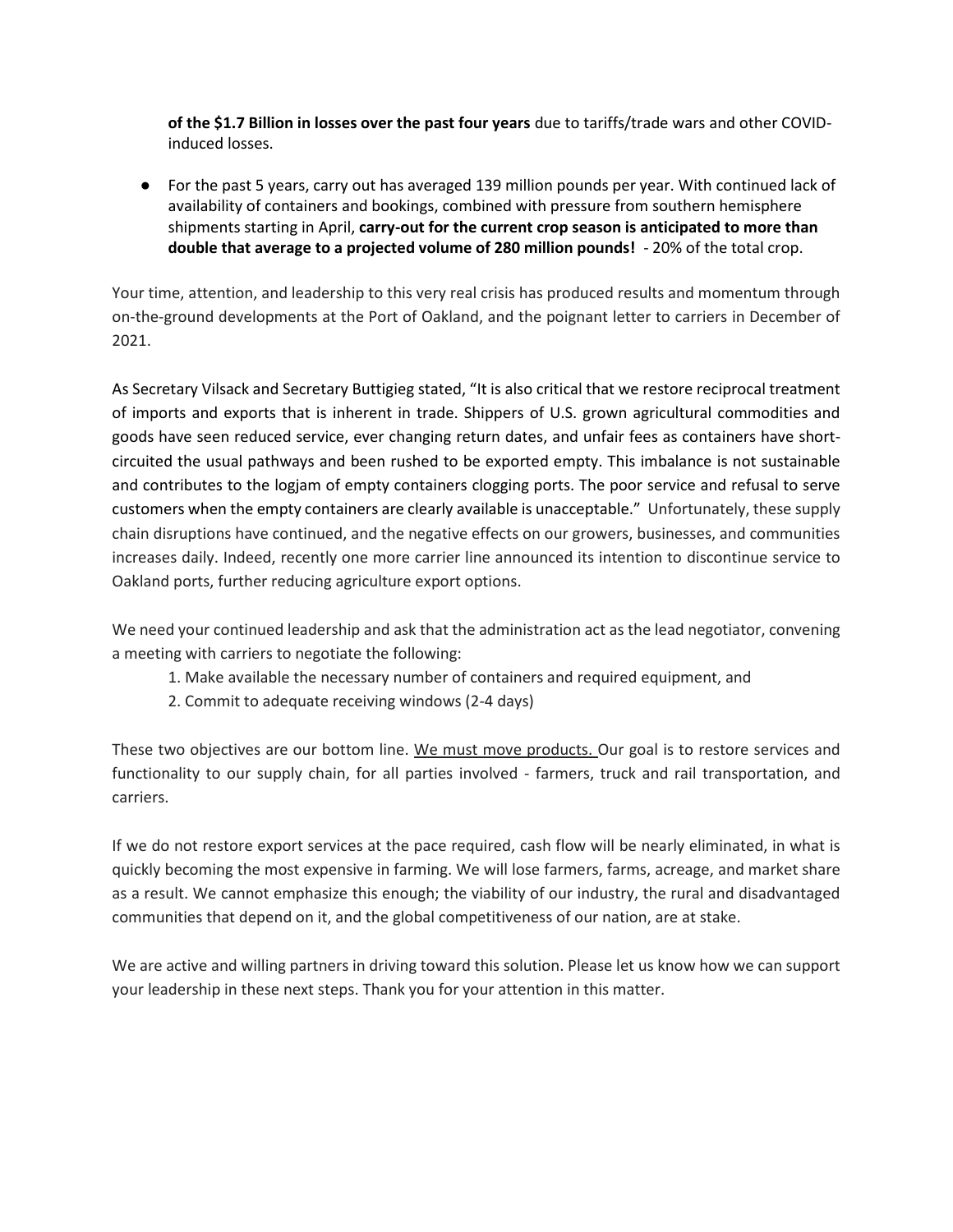Sincerely,

faire plantsa

Jamie Johansson President California Farm Bureau Federation

フッパー

Dave Puglia President & CEO Western Growers

Cher

Jim Mulhern President & CEO National Milk Producers Foundation

Krysta Harden

Krysta Harden President & CEO U.S. Dairy Export Council